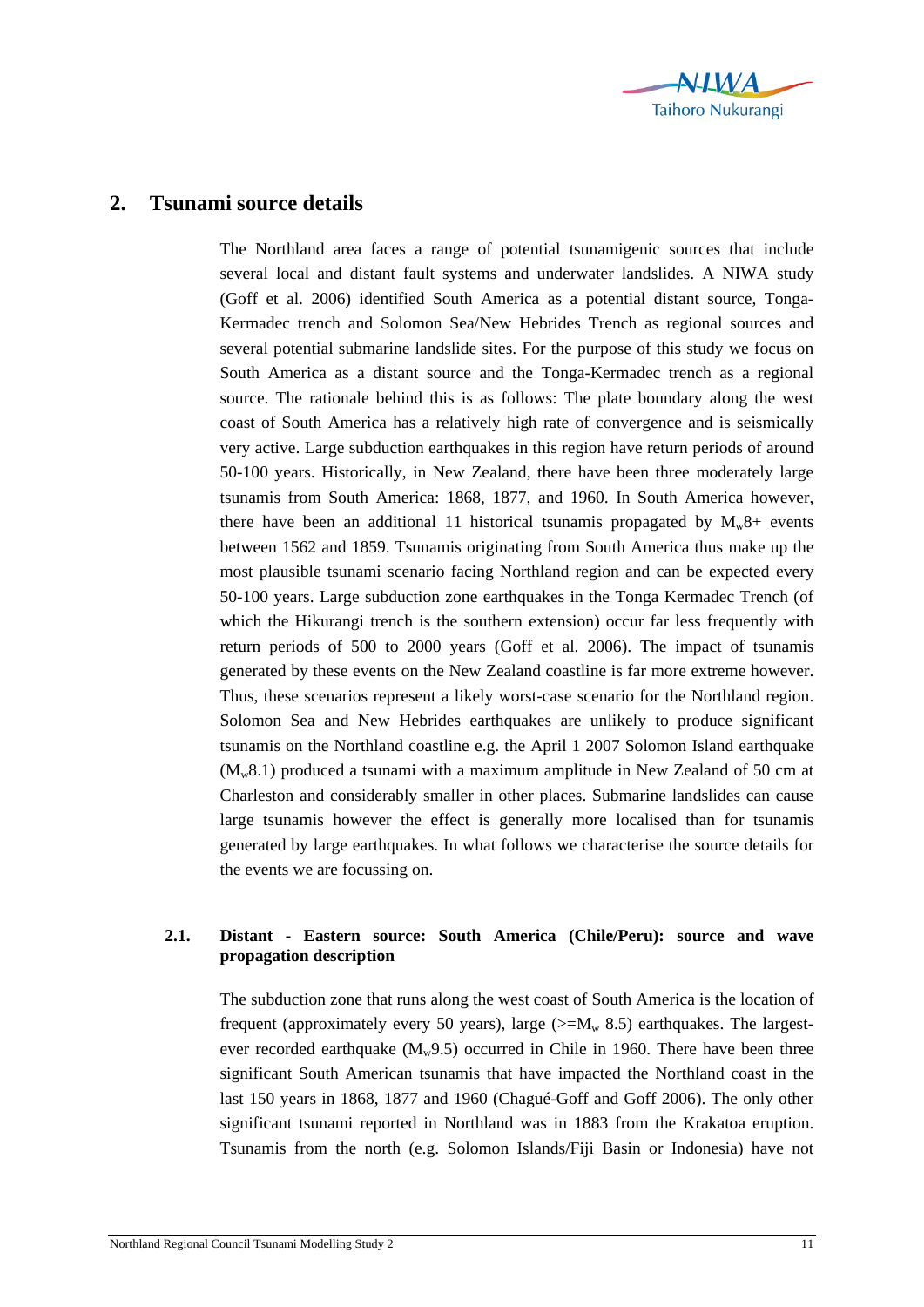

caused significant impact on the Northland coastline in recorded history. As such, South America represents our most probable source of far-field tsunamis.

There are three primary factors that determine how New Zealand is affected by tsunamis that travel across the Pacific Ocean: source location and geometry, wave transformations that occur when the tsunami crosses the ocean, and the effects of the bathymetry and geometry of the continental shelf and coastal region.

The size of a tsunami generated by a subduction zone earthquake depends on a number of factors including the magnitude, source geometry and location of the event. The magnitude and source geometry of the earthquake determine the surface deformation, which, in turn, determines the overall size and length scale of the tsunami. Representative source geometry can be calculated via an empirical formula that takes fault length, width, slip and moment magnitude into account. Plate boundaries and convergence rates can be found in Bird (2003) and Pacheco et al (1993) gives information on the fault geometry. A typical fault could be 100 km wide along the dip and extend down to 45 km below the surface. The location of the earthquake also determines the primary direction that the tsunami will propagate and hence whether the wave will hit or miss New Zealand. A good example of this is a comparison of the tsunamis caused by the 1868 and 1960 Chilean earthquakes. The 1868 earthquake was smaller in magnitude and caused a smaller tsunami in general, however its location meant that it was a direct hit on New Zealand. The 1960 earthquake was bigger, however its source location directed the ensuing tsunami mostly to the north of New Zealand. The overall effect of these two tsunamis on the north of New Zealand was similar.

Tsunamis generally follow great circle routes over the ocean, however this path is modified by reflection and refraction when the water depth changes. Waves may also be diffracted as they pass through island chains, but there are no significant islands between South America and New Zealand. Usually, trans-Pacific tsunami propagation is modelled using nonlinear shallow water theory with dissipation of short wavelengths, or by linear shallow water theory where all waves travel at the same wave speed. However, this latter approach is not strictly correct since over this great distance the waves are dispersive (long waves travel faster than short waves) and the result is that a wave train is generated rather than a single wave. This behaviour is important when the runup is considered as multiple waves can cause resonance effects.

For the purposes of this report, we have chosen to specify an incident tsunami at the eastern edge of the model grid (210 degrees east longitude) that represents a "direct hit" scenario similar to the 1868 event. We have used the concept of inverse modelling to ground truth this scenario using the more reliable historical data for the 1868 event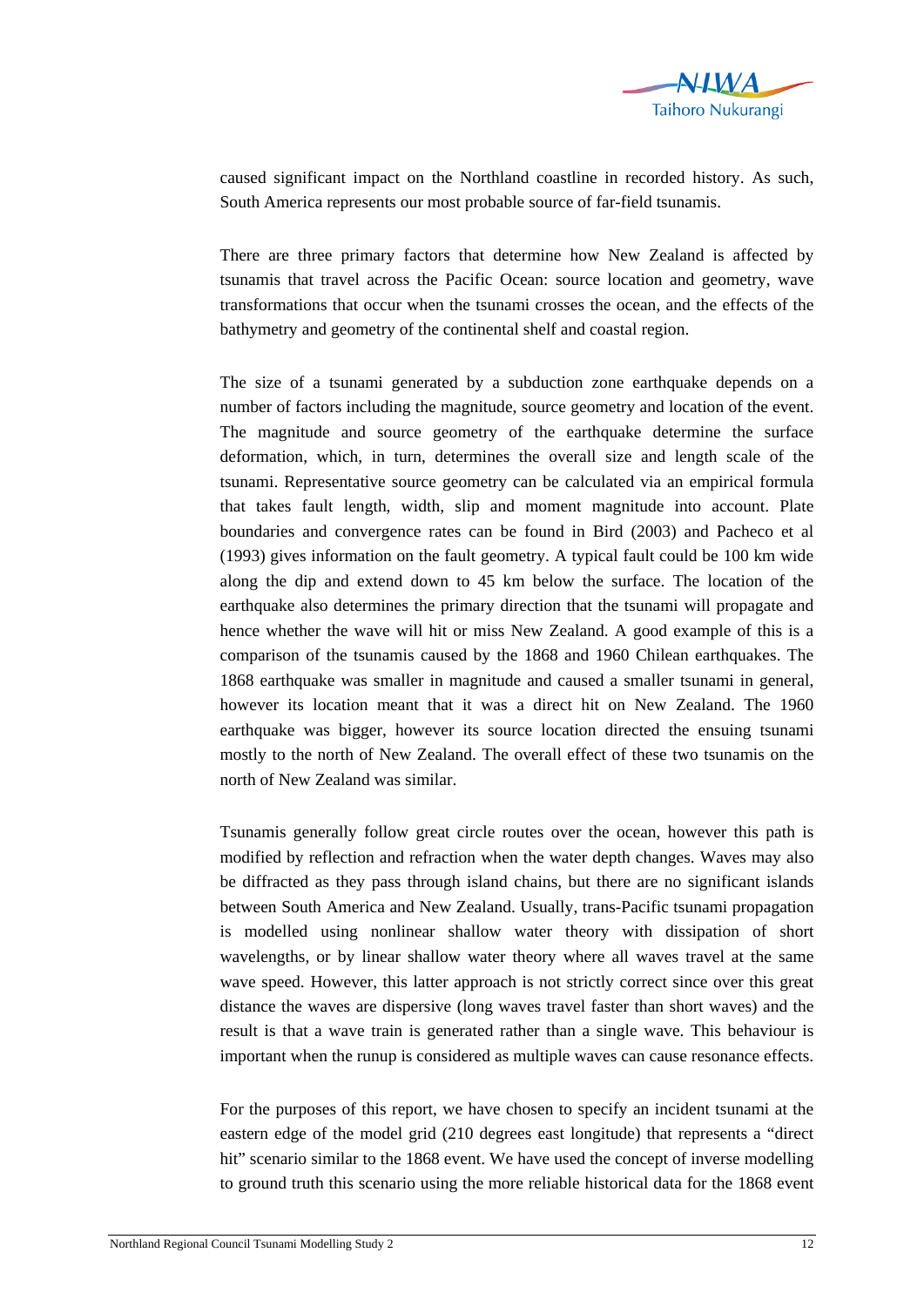

and to a lesser degree the 1960 event. In effect, the model fills in the missing information along the coast using the historical data as a rough guide.

## **2.2. Regional/Local – Eastern source: Tonga-Kermadec Trench**

Subduction zone earthquakes occur along the Tonga-Kermadec trench associated with the Pacific/Australian plate boundary (the Hikurangi Trough is a southern extension of the Tonga-Kermadec trench, Figure 1). This source occurs beneath the eastern margin of the continental shelf and the Kermadec Ridge from the east coast of the North Island to Tonga, where the Pacific Plate underthrusts (subducts) to the west. Historic earthquakes of magnitude  $M_w$  8.0 to 8.3 have occurred along the Kermadec boundary (ITDB/PAC 2004) in the early 1900's.

Palaeotsunami data have been used successfully to groundtruth models of local tsunami inundation from this source for some parts of New Zealand (Walters et al., 2006a). There is a considerable amount of data available incorporating records accumulated from a series of studies (e.g. Nichol et al., 2003; 2004; Bell et al., 2004; Goff et al., 2005; Chagué-Goff and Goff, 2006). Undoubtedly, there is a large impact from this source on the eastern and northeastern facing coasts of the North Island.

Although the Tonga-Kermadec-Hikurangi trench extending north along the east coast of the North Island to Tonga is a prominent feature in the seabed topography, there is a paucity of definitive geophysical information for the area north of East Cape. South of East Cape along the Hikurangi subduction zone, Reyners (1998) suggests that the subduction zone area decreases between Wairarapa and East Cape and events of about  $M_{w}$  6.9 are estimated for the northern part of this segment.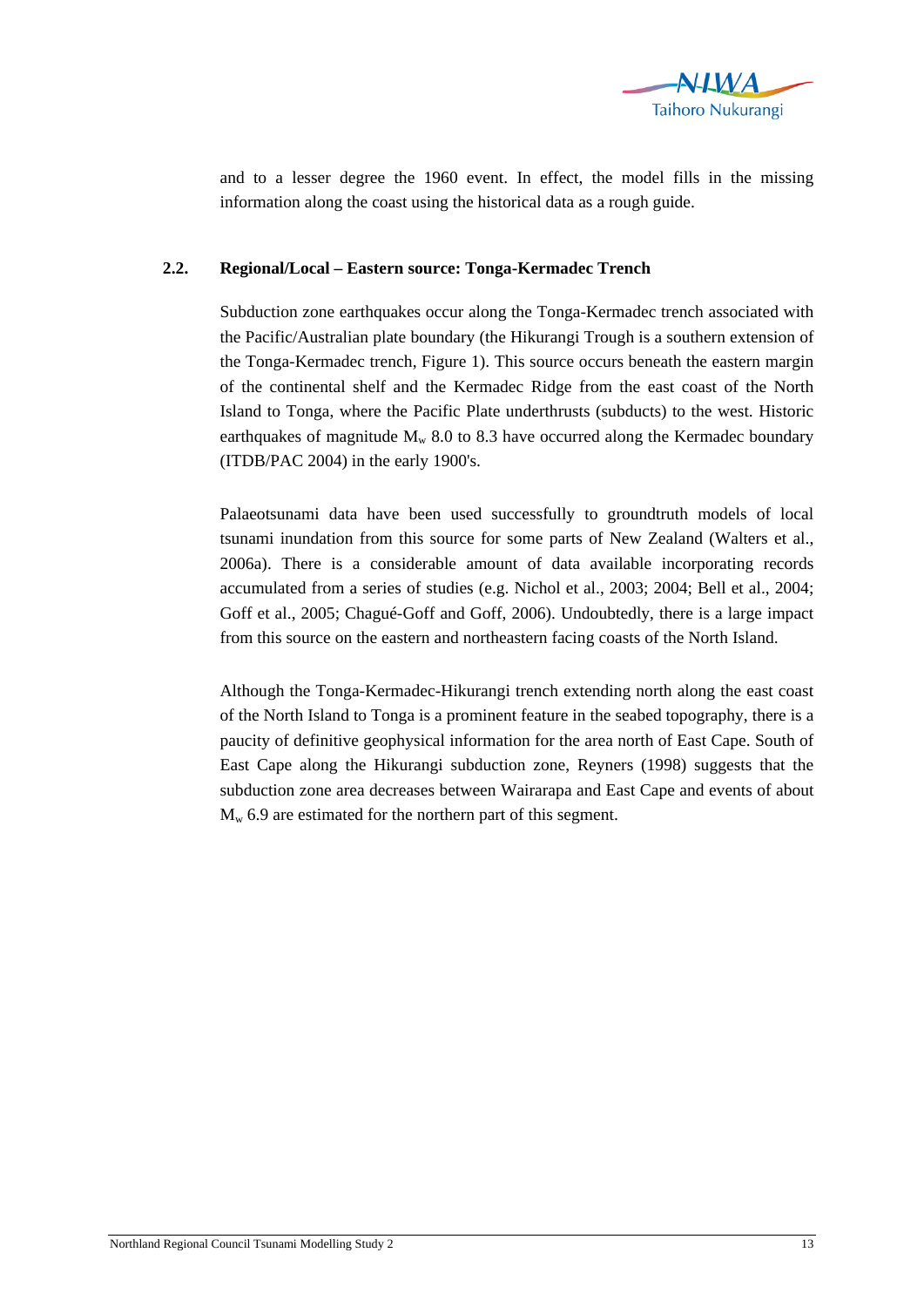



Figure 1: Geophysical setting of New Zealand showing the Tonga-Kermadec Trench (taken from Goff et al. 2006).

> Up to a distance of approximately 250 km north of East Cape, the Hikurangi Plateau is being subducted beneath the Kermadec margin. At the northern edge of the plateau is the Rapuhia Scarp where there is an abrupt transition from the Hikurangi Plateau volcanics to oceanic crust (Collot and Davey, 1998; Davey and Collot, 2000). The Rapuhia Scarp is approximately 1 km high and results in an increase in depth of approximately 1.5 km to the north. This implies that the shelf slope is oversteepened and there is a possibility of large submarine landslides and slumps. In addition, the scarp may act as a termination point for subduction zone ruptures to the north and south. Moreover, the change in fault dip across the scarp suggests that surface deformation caused by fault rupture may vary between sections to the north and south of the scarp.

> Since the magnitude and location of subduction zone events is not well defined for this area, Goff et al. (2006) explored a range of events and compared the results with elevations of palaeotsunami deposits primarily from the  $15<sup>th</sup>$  century (e.g. Walters et al., 2006a). The first set of events were for an  $M_w$  8.5 event placed south and north of the Rapuhia Scarp, and an additional location in the next northern section of the fault. The southern section mainly impacts the Bay of Plenty to Great Barrier Island, the next northern section mainly impacts Northland, and the far north section has minimal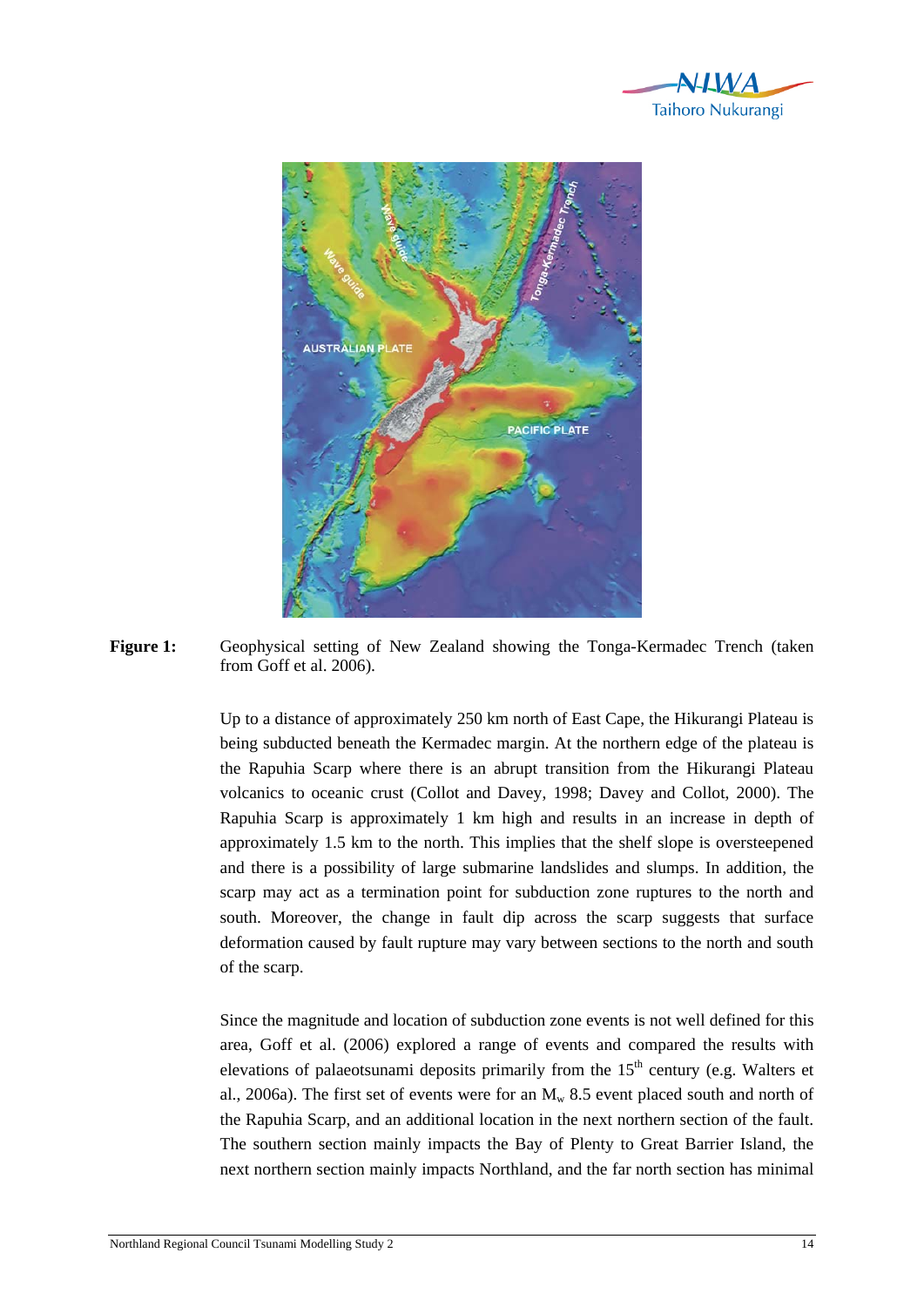

impact because the tsunami is directed north of the North Island. Events farther north have even less effect. An  $M_w$  8.0 to 8.7 would be considered a reasonable magnitude event for the Tonga-Kermadec subduction zone. However, the Boxing Day event serves notice that these are probably underestimates for the maximum magnitude event that could occur. Hence, Goff et al. (2006) also considered an  $M_w$  9.0 event, which is twice as long and has twice the slip of the  $M_w$  8.5 event. This fault extends across the Rapuhia Scarp.

From these earlier results, we have chosen the two events that have the most impact on Northland. The first of these is a dislocation placed north of the Rapuhia Scarp ( $M_w$ ) 8.5). This was the  $M_w$  8.5 event that had the greatest overall impact on the Northland coastline. A rupture south of the Rapuhia Scarp also generates a significant tsunami that hits Northland and has higher wave heights at the coast in the Whangarei/ Bream Bay area; however, the differences in this area are not large and the tsunami we chose has higher wave heights for the remaining coast. The second tsunami-generating earthquake has a longer dislocation extending north from East Cape  $(M_w 9.0)$ . This generates a probable worst-case scenario. The data of Pacheco et al. (1993) provides an estimate of dislocation width (87.7 km) and depth (40 km). The dislocation length is 250 km for the smaller event, and 500 km for the larger event. For a dislocation of 10 m at the fault surface, the resultant moment magnitudes are 8.5 and 9.0. Using this fault geometry, the dislocation model of Okada (1985) is used to calculate the seabed displacement.

The best estimates of return periods for large local/regional tsunamis come from palaeotsunami records. This evidence is limited and only the largest events (with runup greater than 5 m) leave records of their passing. Chagué-Goff and Goff (2006) give evidence for a large palaeotsunami, which occurred approximately 600 years ago. More recent evidence from the wetlands at Mimiwhangata (Pearce 2006) shows 3 such large events in the last 6000 years giving a return period of around 2000 years for the very biggest tsunamis (which we model here as a  $M_w$  9.0 subduction zone event in the Tonga-Kermadec trench). Events such as the Tonga-Kermadec  $M_w 8.5$  are at the limit of what can be distinguished by palaeotsunami deposits. As such they are expected to occur more frequently than the larger events with a return period on the order of 500 years. This is not to say that the specific event that we modelled will occur every 500 years but an event which may cause comparable damage is likely to occur on average with this frequency. In other words, if it were possible to collect a long enough record of observations, say over a period of tens of thousands of years, then one would expect that the *average* of the time intervals that separated events causing this level of damage (or worse) would be approximately 500 years. This probably represents an upper estimate of the return period for these events, since they